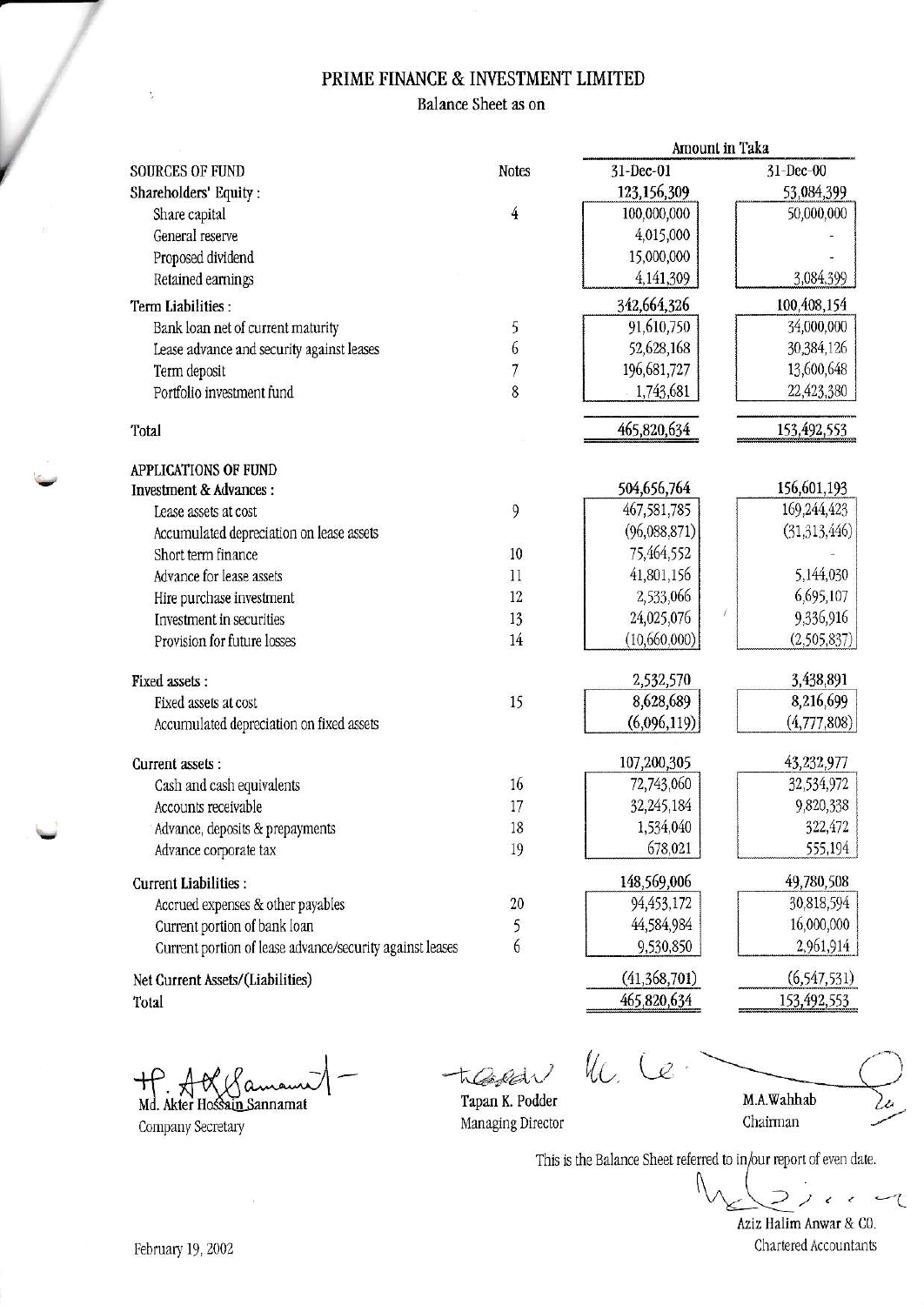## PRIME FINANCE & INVESTMENT LIMITED

Combined Profit & Loss Account

For the year ended

|                                                                                        |              |             | Amount in Taka |  |
|----------------------------------------------------------------------------------------|--------------|-------------|----------------|--|
|                                                                                        | <b>Notes</b> | 31-Dec-01   | 31-Dec-00      |  |
| Operational Income:                                                                    |              | 133,543,973 | 39,711,364     |  |
| Lease rental                                                                           |              | 121,467,390 | 34,573,420     |  |
| Income from short term finance                                                         |              | 4,106,559   |                |  |
| Income from hire-purchase investment                                                   |              | 650,933     | 2,096,654      |  |
| Other operational income                                                               | 21           | 7,319,091   | 3,041,290      |  |
| <b>Operational Expenses:</b>                                                           |              | 112,444,954 | 31,569,267     |  |
| Depreciation on lease assets                                                           |              | 76,191,933  | 22,247,974     |  |
| Financial expenses                                                                     | 22           | 27,585,069  | 3,757,337      |  |
| Management expenses                                                                    | 23           | 8,667,952   | 5,563,956      |  |
| Income from Operation                                                                  |              | 21,099,019  | 8,142,097      |  |
| Non-Operational Income:                                                                |              | 10,854      | 16,928         |  |
| Income from other sources                                                              | 24           | 10,854      | 16,928         |  |
| Profit/(Loss) on Merchant Banking Operations<br>(as per annexed profit & loss account) |              | 7,116,199   | (4,381,617)    |  |
|                                                                                        |              |             |                |  |
| Profit before tax & provisions                                                         |              | 28,226,072  | 3,777,408      |  |
| Provision for future losses                                                            | 14           | 8,154,162   | 1,846,129      |  |
| Provision for taxation                                                                 | 25           |             |                |  |
| Net Profit after tax & provisions                                                      |              | 20,071,910  | 1,931,279      |  |
| Profit brought forward                                                                 |              | 3,084,399   | 1,153,120      |  |
| Profit available for appropriation                                                     |              | 23,156,309  | 3,084,399      |  |
| Appropriations:                                                                        |              | 19,015,000  |                |  |
| Transfer to general reserve                                                            |              | 4,015,000   |                |  |
| Proposed dividend                                                                      |              | 15,000,000  |                |  |
| Profit carried forward                                                                 |              | 4,141,309   | 3,084,399      |  |
| Earning Per Share (EPS)                                                                |              | 26.76       | 3.86           |  |

Md. Akter Hossain-Sannamat

Company Secretary

 $\psi$  (e

M.A.Wahhab

Tapan K. Podder Managing Director

Chairman

This is the Profit & Loss Account referred to in our report of even date.

Aziz Halim Anwar & C0. Chartered Accountants

February 19, 2002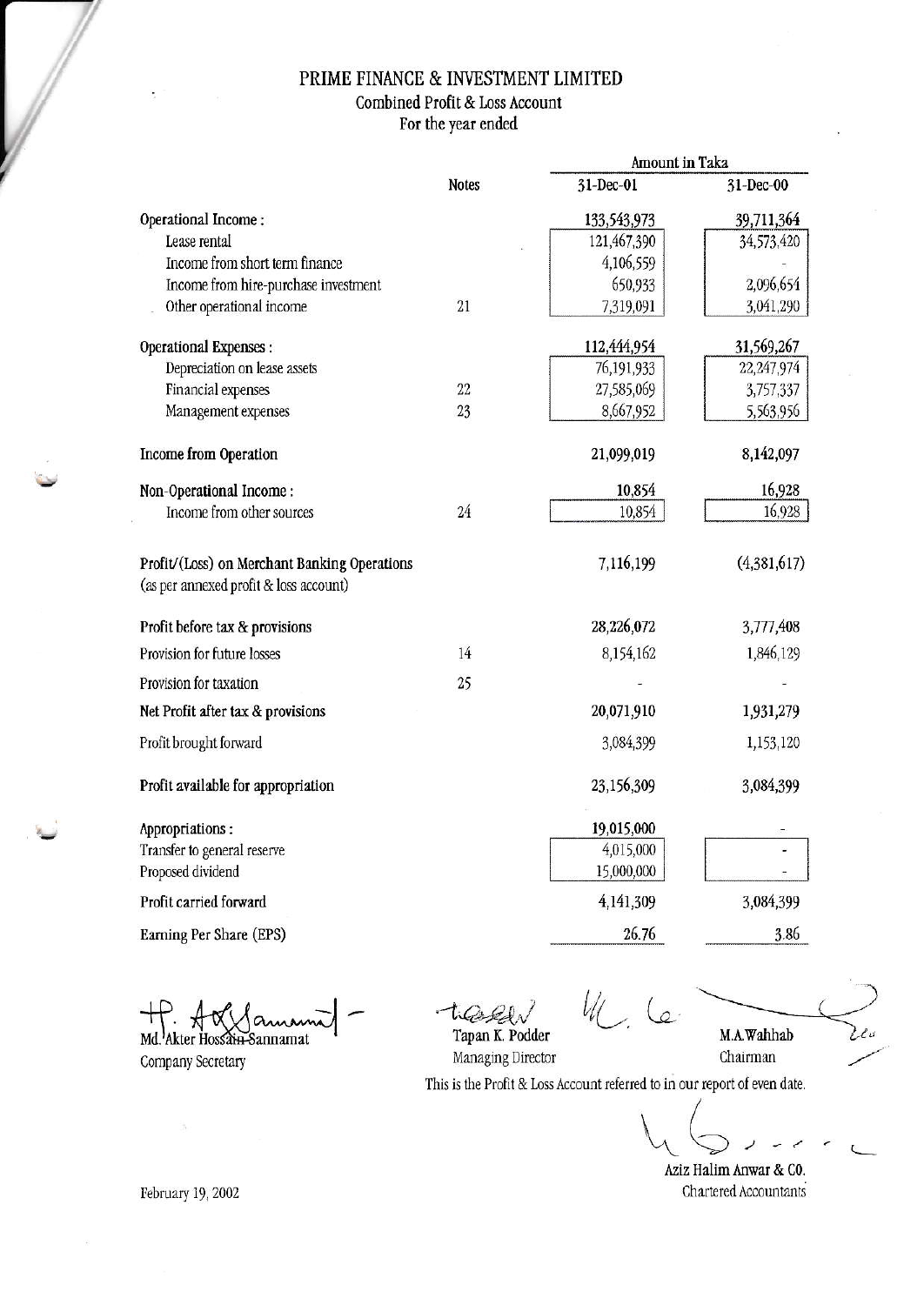# PRIME FINANCE & INVESTMENT LIMITED Profit and Loss Account (Merchant Banking Operations) For the year ended

|                                              | <b>Notes</b> | Amount in Taka |               |
|----------------------------------------------|--------------|----------------|---------------|
|                                              |              | $31 - Dec-01$  | $31 - Dec-00$ |
| Operational Income:                          |              | 13,363,481     | (266, 552)    |
| Fees, Commission etc.                        | 26           | 2,728,100      | 1,046,500     |
| Income/ (loss) from sale of securities       | 27           | 9,561,848      | (2,687,565)   |
| Other operational income                     | 21           | 1,073,533      | 1,374,513     |
| <b>Operational Expenses:</b>                 |              | 6,247,282      | 4,115,065     |
| Management expenses                          | 23           | 6,247,282      | 4,115,065     |
| Profit/(Loss) from operations transferred to |              |                |               |
| <b>Combined Profit and Loss Account</b>      |              | 7,116,199      | (4,381,617)   |

Md. Akter Hossain Sannamat

Company Secretary

 $\mathcal{U}_{\mathcal{L}}$ , Le. M.A.Wahhab

Tapan K. Podder Managing Director

Chairman

This is the Profit & Loss Account referred to in our report of even date.

February 19, 2002

Aziz Halim Anwar & CO. Chartered Accountants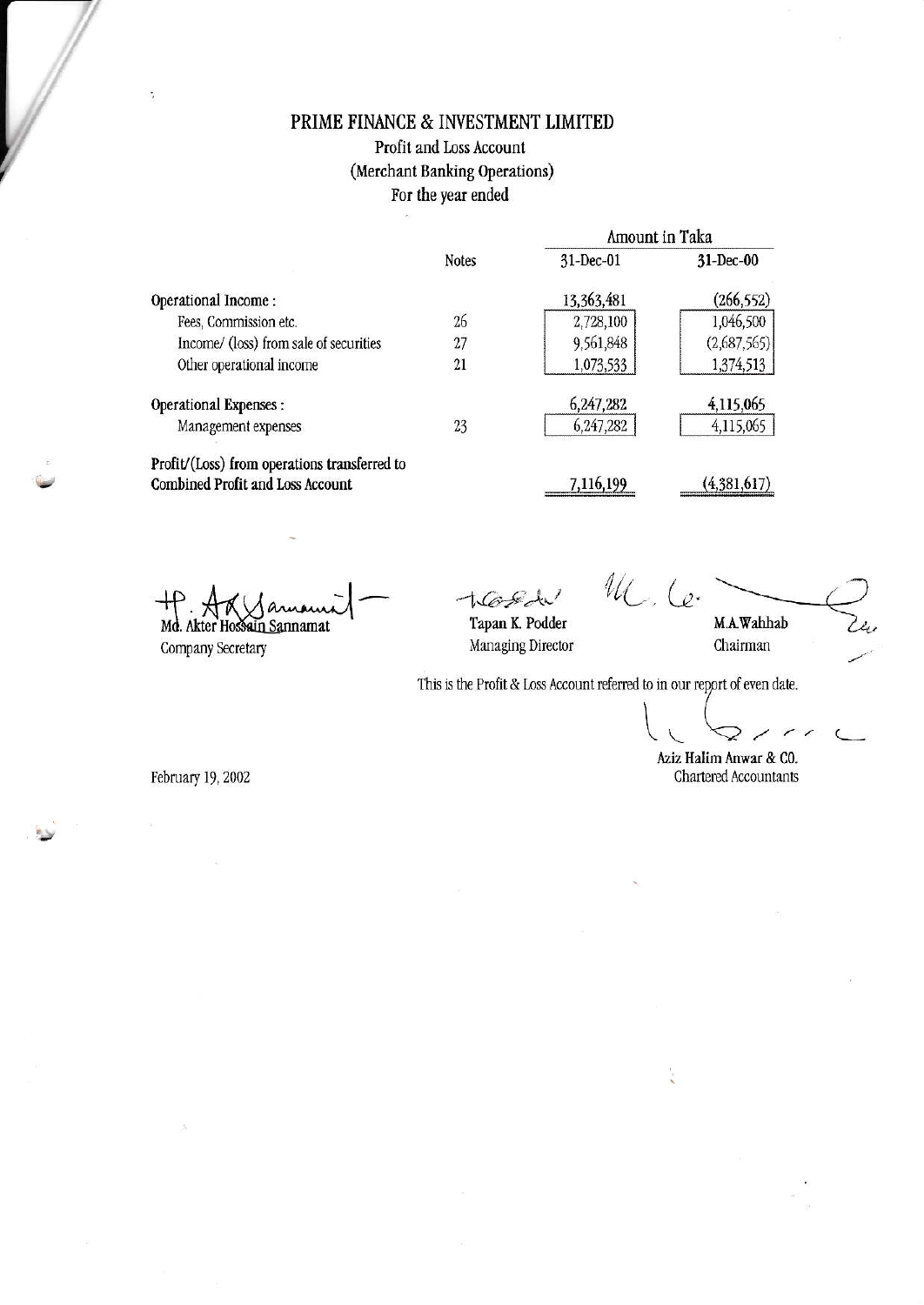#### PRIME FINANCE & INVESTMENT LIMITED

## **Cash Flow Statement**

For the year ended

|                                                          | Amount in Taka  |                 |
|----------------------------------------------------------|-----------------|-----------------|
| CASH FLOW FROM OPERATING ACTIVITIES:                     | 31-Dec-01       | 31-Dec-00       |
| Net profit/(loss) before tax                             | 28,226,072      | 3,777,408       |
| Add : Items not involving movement of cash               | 80,391,359      | 23,801,011      |
| Depreciation on fixed assets                             | 1,318,312       | 1,553,037       |
| Depreciation on lease assets                             | 79,073,047      | 22,247,974      |
| Cash generated from operation                            | 108,617,431     | 27,578,419      |
| Adjustment for changes in working capital components:    | 39,875,337      | 22,584,051      |
| (Increase)/Decrease in accounts receivables              | (22, 424, 846)  | (8,084,840)     |
| (Increase)/Decrease in advance, deposits and prepayments | (1,211,568)     | 2,032,541       |
| (Increase)/Decrease in advance corporate tax             | (122, 827)      | (126, 120)      |
| Increase/(Decrease) in accrued expenses & other payables | 63,634,578      | 28,762,470      |
| Net cash flow from operating activities                  | 148, 492, 768   | 50,162,470      |
| CASH FLOW FROM INVESTMENT ACTIVITIES :                   |                 |                 |
| Acquisition of lease assets                              | (319, 307, 170) | (124,087,805)   |
| Increase in advance for lease assets                     | (36, 657, 126)  | (3,963,867)     |
| Acquisition of fixed assets                              | (411,990)       | (308, 304)      |
| Disposal of lease assets                                 | 6,672,186       | 1,365,984       |
| Disposal of fixed assets                                 |                 | 262,200         |
| Increase in short term finance                           | (75, 464, 552)  |                 |
| Recovery hire purchase investment                        | 4,162,041       | 5,825,362       |
| Sale of Securities                                       | 54,953,170      | 11,259,337      |
| Investment in Securities                                 | (69, 641, 330)  | (11,002,538)    |
| Net cash flow from investing activities                  | (435, 694, 771) | (120, 649, 631) |
| CASH FROM FINANCING ACTIVITIES:                          |                 |                 |
| Increase in share capital                                | 50,000,000      |                 |
| Increase in lease advance/security money                 | 28,812,978      | 21,672,132      |
| Receipt of hire purchase risk fund                       |                 | 46,295          |
| Receipt of bank loan                                     | 103,187,393     | 50,000,000      |
| Repayment of bank loan                                   | (16,991,659)    |                 |
| Receipt of term loan                                     | 189,450,589     | 8,094,648       |
| Repayment of term loan                                   | (6,369,510)     | (2,000,000)     |
| Receipt/(Payment) of portfolio investment deposit        | (20, 679, 699)  | 22,193,380      |
| Net cash flow from financing activities                  | 327,410,092     | 100,006,455     |
| Net increase in cash and cash equivalents                | 40,208,089      | 29,519,294      |
| Cash and cash equivalents at beginning                   | 32,534,972      | 3,015,678       |
| Cash and cash equivalents at ending                      | 72,743,061      | 32,534,972      |

Md. Akter Hossain Sannamat Company Secretary

 $\mathcal{U}_{\mathcal{L}}$ tept. Tapan K. Podder

Managing Director

 $\overline{c}$ M.A.Wahhab Chairman

This is the Cash Flow Statement referred to in our report of even date.

っ  $\epsilon$ 

Li

 $\overline{C}$ 

Aziz Halim Anwar & C0. Chartered Accountants

February 19, 2002

 $\cdot$